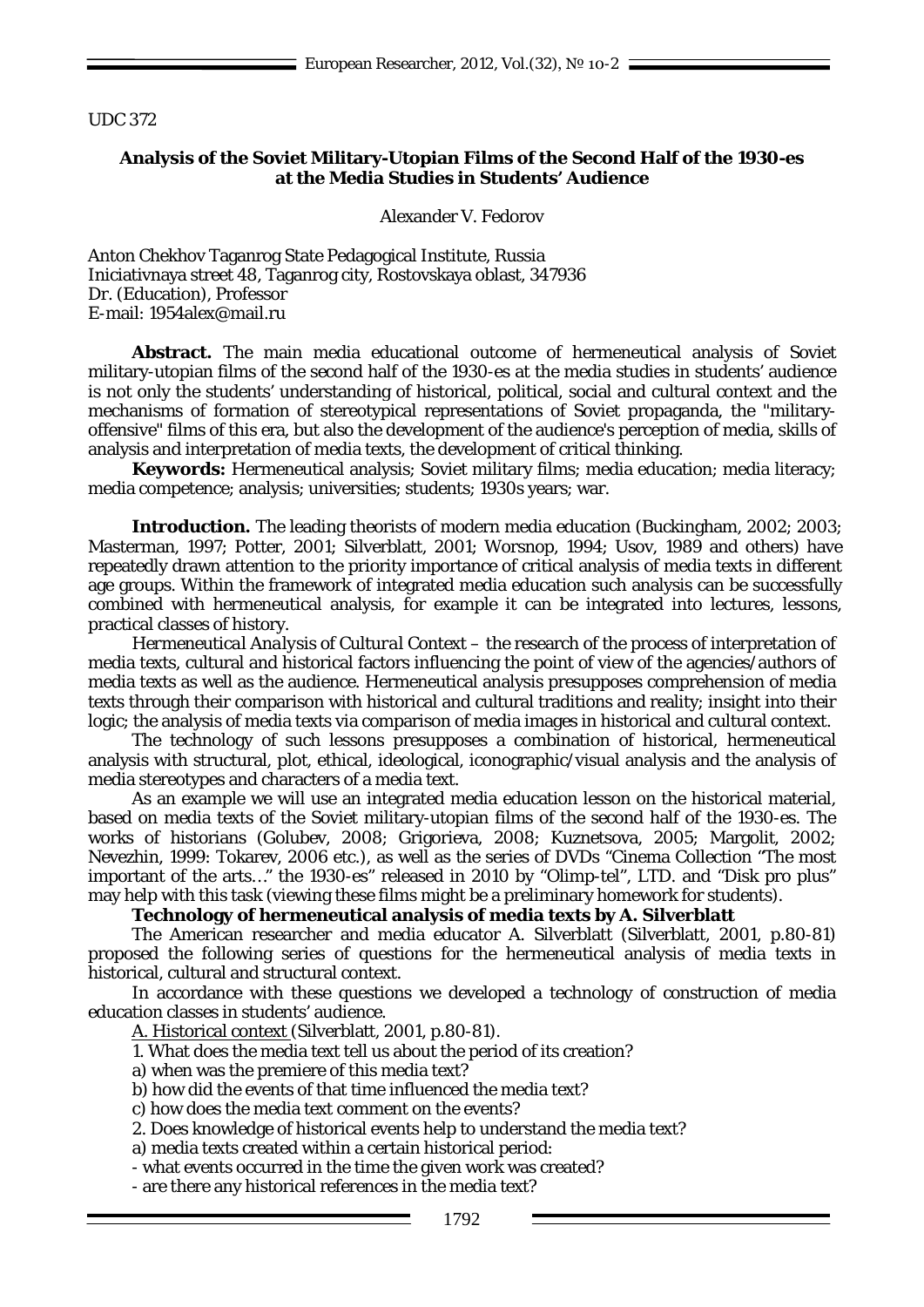- how does awareness of these events and references enrich our understanding of the media text?

- what are the real historical references?

At the beginning of the integrated media education class the audience gets acquainted with the filmography of soviet military-utopian films of the second half of the 1930-es. The lecture course provides a brief historical overview of the context of their creation. In particular it is said that the appearance of a series of soviet "defensive-offensive" films was connected not only with the establishment of the aggressive Nazi regime in Germany (since 1933), but also with internal changes in the Soviet Union. Within a few years after the Constitution of USSR was adopted in 1936 Stalin held an undisputed victory over his real and imaginary internal political opponents ("individual peasants", the opposition, the military elite, "the rotten intelligentsia"). The Soviet system has officially lost the features of the transitional period on the way to the world revolution and became a kind of a "socialist canon". Thus the "hostile capitalist encirclement" became antithesis of this Stalinist canon, and the state frontier turned into the symbol of "the barrier between the two worlds, not just antagonistic, but namely antithetical worlds. … The hostile antithetical world is built on the Soviet screen like and inverted double of the ideal world. While the Soviet reality is the world of eternal sunshine and perpetual holidays, the hostile world is the world of eternal night and dark dungeons, in full accordance with the traditional mythological constructions. On the one hand there's the world in the golden age of human personality, conscious feats, the great Soviet democracy, on the other – the world of militarism and barracks" (Margolit, 2002). Let's not forget that the Soviet Union and Germany (on different sides) were involved in the Spanish Civil War (July 1936 – April 1939).

Virtually throughout the years of the creation of military-utopian films of the second half of the 1930-es massive repressions were carried out in the USSR, also in relation to statesmen and military leaders of high ranks. This explains the obvious caution of the filmmakers: except the portraits and the names of Stalin and Voroshilov there's no mention of the real political/commanding Soviet figures of those years. But on the other hand in all the "defense" films the doctrine of the future war is clearly seen: at lightning speed, with small losses, and on enemy territory. "The military-utopian films were shot to prepare the contemporaries morally for the future ordeals; to cultivate all the needed qualities necessary for the future war" (Tokarev, 2006, p.112).

Certainly the real political events significantly affected the concrete interpretation of "enemy image". The war in Spain (1936-1939), German annexation of Austria and a part of Czechoslovakia (1938) gave a real occasion to provide the on-screen enemies of the USSR with open or a little veiled German coloration. But after the nonaggression treaty between the USSR and Germany had been concluded (August, 23, 1939, that is four months after the end of the war in Spain and a few weeks before the allotment of Poland between Germany and the USSR), the hypothetical European on-screen opponent acquired (until June, 22, 1941) abstract western features.

B. Cultural context (Silverblatt, 2001, p.80-81).

1. How does the media text reflect, strengthen, suggest or form cultural: a) attitudes; b) values; c) behavior; d) concerns; e) myths.

Communist values and attitudes in their Stalinist interpretation, patriotically and ideologically ideal behavior of the Soviet characters of military-utopian films of the 2nd half of the 1930-es were visually supported by the depiction of the Soviet Union in bright colors and the established mythology of the two confronting titans of the total "good" and the total "evil". The historical and political context presented above was complemented by the meaningful topography: the grim enemy outpost ("Tankers") or an "underground fortress where the enemy forces are concentrated ("Squadron Number 5") as well as the battle with the enemy on the sea bottom, where the Soviet submarine fakes its own wreck to strike the final blow and then to surface victorious ("Sailors", "The Fourth Periscope") excite the direct associations with the realm of death. All these motives one way or another vary the main image of Germany as the kingdom of the night. "Night in Germany", "the darkness of the Middle Ages", etc., the constant linguistic clichés of the Soviet press of those years, find their literal embodiment in the cinematic image of Germany of the 2nd half of the 1930-es" (Margolit, 2002).

Although some of the Soviet media texts still maintain the mythology about the strong support of the communist ideas of the Western working (see for example "Squadron Number 5",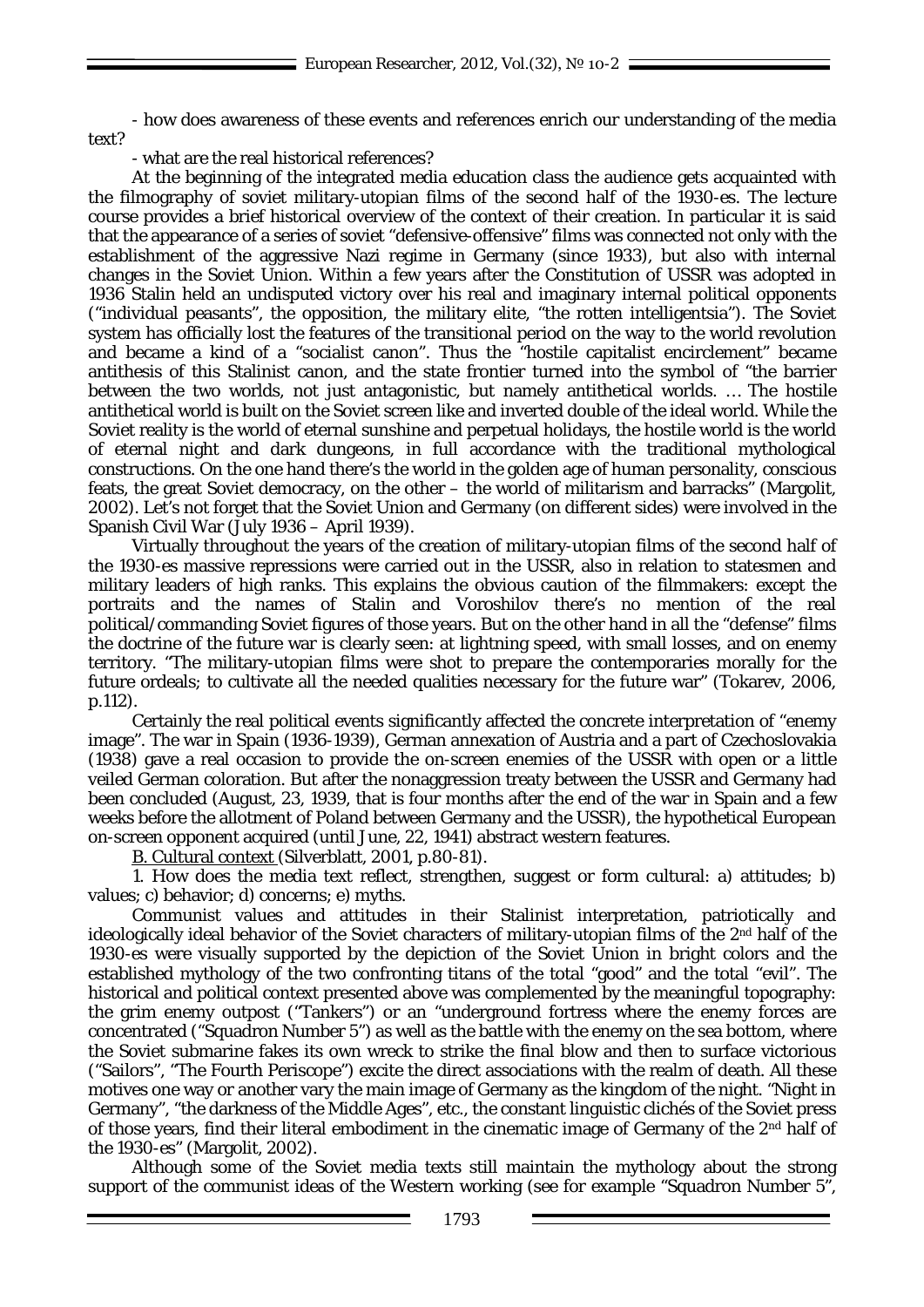1939) in general by the end of the 1930-es "the developers of the myth about the victorious war abandoned the thesis about the dependence of the Soviet defense on the foreign proletariat's support". The Red Army was considered self-sufficient. (Tokarev, 2006, p.101). Of course the forceful Soviet mythology ("Destroy the enemy on his territory") didn't foresee neither retreats, nor evacuation of citizens, nor the destruction of cities and villages, nor casualties among the civilians…

At the same time it is interesting to mention that some of the contemporaries didn't accept these military-utopian films enthusiastically. For example in 1939 the reviewer of the newspaper "Pravda" indignantly wrote that in the film "Tankers" "the battle goes on without any losses of the Red Army, petrol in our tanks won't explode even when they are ignited, and the tankers don't get fire burns. Such lacquering of reality, underestimation of the enemy's strength, knowledge and sharpness reduces the merits of the film" (Morov, 1939).

The "little brothers" of the films about massive enemy invasions in 1939-es were the films about spies and saboteurs, inevitably liquidated by the brave Soviet frontier guards ("On the Border", 1936; "Border under Lock", 1937, etc.). The plot scheme and typology of the characters were roughly the same, but of course there were less enemies, troops and skirmishes.

2. World outlook: what kind of world is depicted in the media text? (Silverblatt, 2001, p.80-81). When responding to this question the students may be asked to fill the following table (Table 1):

| <b>Key question to</b><br>media texts of the<br><b>Soviet military-</b><br>utopian films of the<br>2 <sup>nd</sup> half of the 1930s | The image of the<br>world of the Soviet<br><b>Union</b>                                                                                                                    | The image of the enemy world.                                                                                                                             |
|--------------------------------------------------------------------------------------------------------------------------------------|----------------------------------------------------------------------------------------------------------------------------------------------------------------------------|-----------------------------------------------------------------------------------------------------------------------------------------------------------|
| <b>What's the ideology</b><br>of this world?                                                                                         | <b>The Communist</b><br>"peaceful" ideology in its<br>Stalinist interpretation.                                                                                            | Imperialist/Nazi aggressive ideology.                                                                                                                     |
| <b>What outlook does</b><br>this world represent<br>– pessimistic or<br>optimistic?                                                  | Solely optimistic during<br>the whole action.                                                                                                                              | Optimistic at the beginning of the<br>action, pessimistic after the defeat in the<br>ending.                                                              |
| What is the hierarchy<br>of values according to<br>this world outlook?                                                               | Patriotism - the<br>Communist party -<br>Stalin - people - hatred<br>for the enemy - family                                                                                | Aggression - imperialism/Nazism - the<br>leader – contempt for the enemies.                                                                               |
| What values can be<br>found in this media<br>text? What values<br>prevail in the ending?                                             | Patriotic and communist<br>values (throughout the<br>whole media text)                                                                                                     | Imperialist, Nazi values. In the ending<br>$after the defeat) - fear for their lives.$                                                                    |
| What does it mean to<br>be successful in this<br>world? How does a<br>person succeed in<br>this world? To what                       | It means to be a<br>communist, a faithful<br>Leninist-Stalinist, a<br>patriot, a brave and                                                                                 | It means to be an imperialist/Nazi, a<br>professional soldier, ruthless to the<br>enemies. All the characters with no<br>exception are stereotyped; their |
| degree is it<br>stereotypical?                                                                                                       | skilful warrior, ruthless<br>to the enemies, a good<br>family man. All the<br>characters with no<br>exception are happy and<br>stereotyped, their<br>individual features a | individual features a poorly represented.<br>They might be called relatively happy<br>only before the beginning of the<br>aggression.                     |
|                                                                                                                                      | poorly represented.                                                                                                                                                        |                                                                                                                                                           |

Table 1: Ideology and outlook of the world depicted in media texts of the Soviet military-utopian films of the  $2<sup>nd</sup>$  half of the 1930s

It is also possible to conduct an iconographic analysis of the typical scene of action of the media texts using Table 2.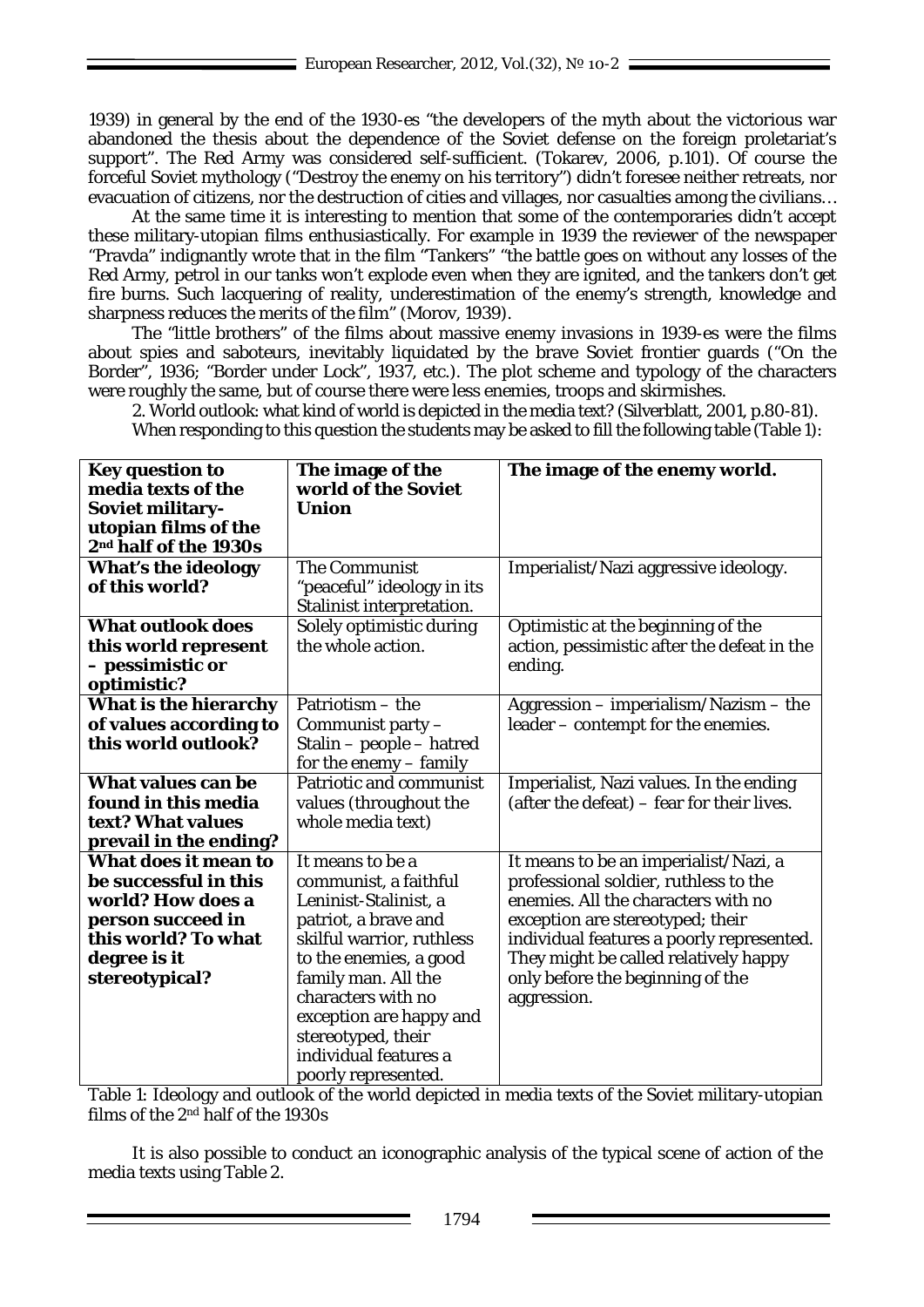| of a typical scene o media texts | Conventional code. The visual characteristics of the manifestation of these codes in                                                                                                                                                                                                                                                                                                                                                                                                                |
|----------------------------------|-----------------------------------------------------------------------------------------------------------------------------------------------------------------------------------------------------------------------------------------------------------------------------------------------------------------------------------------------------------------------------------------------------------------------------------------------------------------------------------------------------|
| action in media tex              |                                                                                                                                                                                                                                                                                                                                                                                                                                                                                                     |
|                                  | The enemy's dwelling Deliberately not revealed to the Soviet audience so that they could not                                                                                                                                                                                                                                                                                                                                                                                                        |
|                                  | compare it with their own.                                                                                                                                                                                                                                                                                                                                                                                                                                                                          |
|                                  | The dwelling of soviet Modest, but well-made. There's a phone and a piano in the officers'                                                                                                                                                                                                                                                                                                                                                                                                          |
| characters                       | apartments.                                                                                                                                                                                                                                                                                                                                                                                                                                                                                         |
|                                  | The army headquarter Functional furnishing – table, chairs/armchairs. In the Soviet variant<br>everything is well-made, but simple, without excesses (though the portraits<br>the leaders are always present). In the enemy's camp the furniture is more<br>expensive, but somber. Often it's situated somewhere underground, in a<br>bunker. Contrary to the Nazi traditions, there's no portrait of the leader on<br>the wall (to avoid the involuntary placement propaganda; it's no accident th |
|                                  | from 1934 till November 1940 the photos of Adolf Hitler never appeared in<br>the Soviet press (Grigoryeva, 2008, p.19)                                                                                                                                                                                                                                                                                                                                                                              |
|                                  |                                                                                                                                                                                                                                                                                                                                                                                                                                                                                                     |
| Aircraft, ship,                  | Strictly functional furnishing - the cabin, levers and control instruments,                                                                                                                                                                                                                                                                                                                                                                                                                         |
| submarine                        | weapons, compartments, etc. Trenches are never shown and that fully meet                                                                                                                                                                                                                                                                                                                                                                                                                            |
|                                  | the overall Soviet military doctrine - do not defend, do not dig in, but quick                                                                                                                                                                                                                                                                                                                                                                                                                      |
|                                  | attack and destroy the enemy.                                                                                                                                                                                                                                                                                                                                                                                                                                                                       |

Table 2: Typical iconographic codes of the scene of action in media texts of the Soviet militaryutopian films of the 2nd half of the 1930s

Filling the Table 2 will help students to analyze the typology of the characters of media texts of the Soviets military-utopian films of the 2nd half of the 1930-es and to substantiate their answers.

In recent decades the following generalized scheme of the key concepts of media education based on the works of C.Bazalgette (Bazalgette, 1995, p.48), J.Bowker (Bowker, 1991) and A.Hart (Hart, 1997, p.202) has been gaining importance for the consolidation of actions of media educators all over the world.

As a result taking into consideration these key concepts (*Media Agencies, Media Categories, Media Technologies, Media Languages, Media Representations, Media Audiences*) the students may single out the generalized structure of stereotypes of the Soviet military-utopian films of the 2<sup>nd</sup> half of the 1930-es on the basis of the material watched and studied.

|                                |                                    |                                                            |                             |                                                   |                                                                       |                                                        | The description of representation of category in media texts: |                       |                                                               |
|--------------------------------|------------------------------------|------------------------------------------------------------|-----------------------------|---------------------------------------------------|-----------------------------------------------------------------------|--------------------------------------------------------|---------------------------------------------------------------|-----------------------|---------------------------------------------------------------|
| ဒ<br>H<br><u>ris</u><br>ن<br>ъ | ġ<br>è.<br>ω<br>딍<br>of the<br>Age | cter<br>ā<br>char:<br>Φ<br>€<br>⊶<br>٥<br>Φ<br>ت<br>π<br>≃ | build<br>ing<br>Ð<br>Ы<br>٥ | 5<br>بو<br>Ū<br>Sion<br>٥<br>ិ<br>profe<br>ಕ<br>┙ | dhe<br>$\ddot{\bm{z}}$<br>9<br>ā<br>ü<br>Н<br>ឨ<br>অ<br>Marit<br>char | ۵<br>o<br>ω<br>نعا<br>dhe<br>ᇹ<br>ē<br>ā<br>cial<br>S. | ۵<br>σ<br>≌<br>نه<br>٥<br><u>ក្ដ</u><br>Ě                     | etc.)<br>۵ſ<br>с<br>٥ | 0<br>pр<br>о<br>Ø<br>Õ<br>v<br>ω<br>۵<br>ರ<br>The<br>ត្ត<br>š |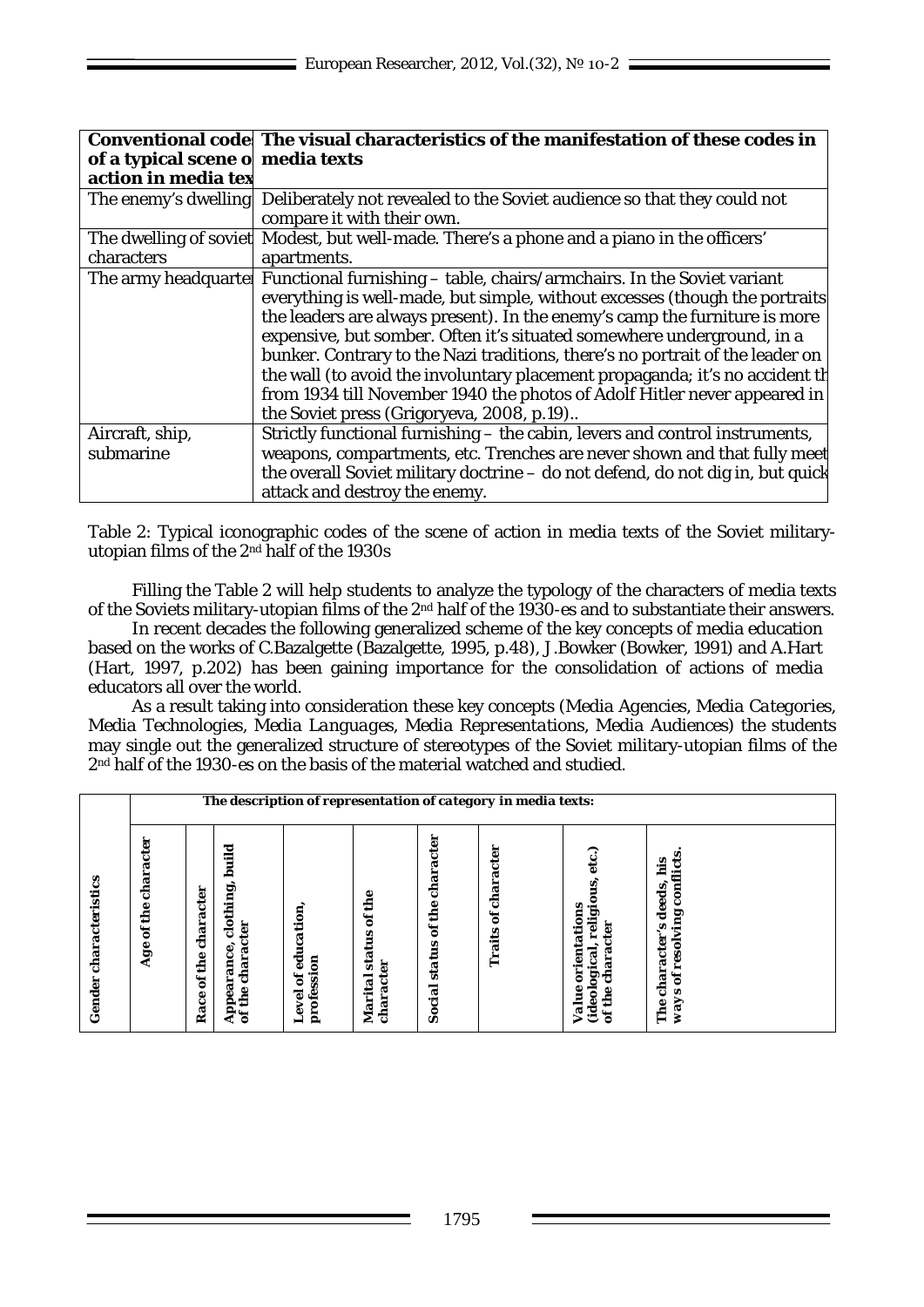| Female characters                                                                                                                                                                                                | Male characters                                                                                                                                                                                                                                                                                                                                                                                                                           |
|------------------------------------------------------------------------------------------------------------------------------------------------------------------------------------------------------------------|-------------------------------------------------------------------------------------------------------------------------------------------------------------------------------------------------------------------------------------------------------------------------------------------------------------------------------------------------------------------------------------------------------------------------------------------|
| 20-60 years old (in all the films only Soviet female<br>characters are present).                                                                                                                                 | $20-50$ years old                                                                                                                                                                                                                                                                                                                                                                                                                         |
| Generally white.                                                                                                                                                                                                 | Generally white (except the few films about the Japanese                                                                                                                                                                                                                                                                                                                                                                                  |
| constitution, dressed in plain, simple civilian clothes,<br>The characters tend to have average statistical<br>more rarely in uniform.                                                                           | The characters tend to have strong constitution, dressed in<br>military uniform, or plain civilian clothes.                                                                                                                                                                                                                                                                                                                               |
| Primary and secondary.                                                                                                                                                                                           | Higher education (commanders), primary and secondary<br>(soldiers, civilians).                                                                                                                                                                                                                                                                                                                                                            |
| Women 18 years or older are usually married.                                                                                                                                                                     | Commanders are married, their subordinates are single.                                                                                                                                                                                                                                                                                                                                                                                    |
| Generally - the workers of various peaceful professions,<br>more rarely – military pilots.                                                                                                                       | Generally – the military, more rarely – the workers of<br>various peaceful professions.                                                                                                                                                                                                                                                                                                                                                   |
| Quick wit, activity, loyalty, optimism, courage,<br>commitment.                                                                                                                                                  | commitment (Soviet characters), hostility, cunning, cruelty,<br>Strength, quick wit, activity, loyalty, optimism, courage,<br>commitment (enemy characters)                                                                                                                                                                                                                                                                               |
| Patriotic, communist values.                                                                                                                                                                                     | imperialist, Nazi values (enemy characters), religious<br>Patriotic and communist values (Soviet figures)<br>values are not present.                                                                                                                                                                                                                                                                                                      |
| development of the plot of the media text. Immediately<br>after the enemy's aggression the Soviet women show<br>The actions of the characters are dictated by the<br>their best professional/military qualities. | and implement the plan of defeating the enemy. The enemy<br>their best professional/military qualities, brilliantly design<br>attack, but fail later due to power and might of the Soviet<br>after the enemy's aggression the Soviet characters show<br>development of the plot of the media text. Immediately<br>characters initially develop a logical plan of a surprise<br>The actions of the characters are dictated by the<br>army. |

Table 3: The typology of the characters in media texts of the Soviet military-utopian films of the 2<sup>nd</sup> half of the 1930-es

# **The structure of stereotypes of the Soviet military-utopian films of the 2nd half of the 1930-es**

**Historical period, scene of action, genre:** the second half of the 1930-es, USSR, other countries, mainly a kind of an imperialist enemy country which resembles Germany. Genre – military action adventure (sometimes with drama elements). Typical examples: "Homeland Calling" (1936), "Deep Raid" (1938), "If the War Is Tomorrow" (1938), "Tankers" (1939), "Squadron Number 5" (1939) etc.

**The setting, household goods:** modest dwellings and household goods of Soviet characters, unified character of Soviet and enemy military sites – bases, headquarters, airfields, aircraft and tank cabins, warship decks, submarine compartments.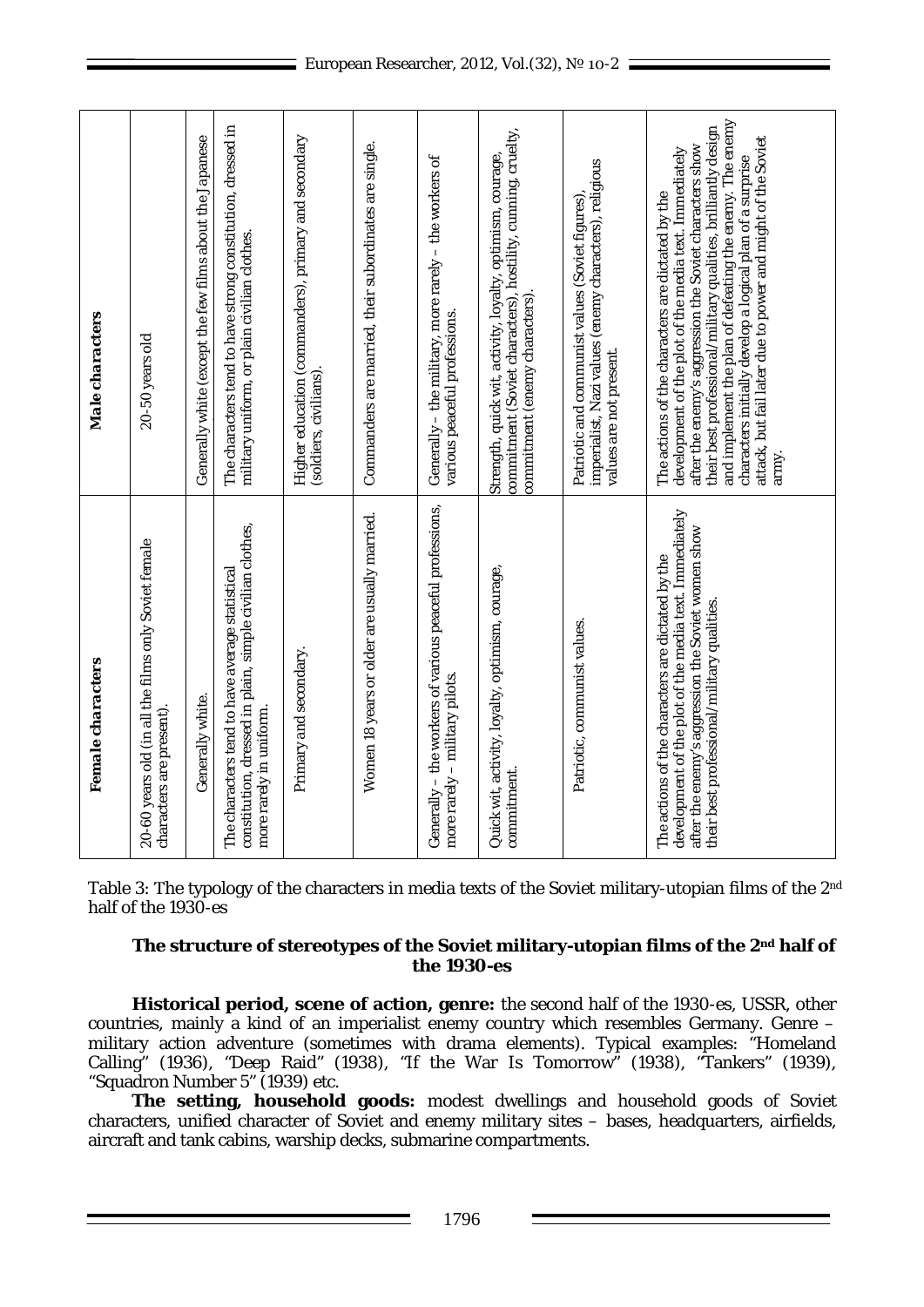**Methods of representation of reality:** the life of Soviet people (mainly the military) is shown as a rule relatively realistically and always favorably, hostile countries are shows solely under martial law, their image is also relatively realistically, though often somewhat grotesque.

Details: In the films "Homeland Calling", "Squadron Number 5" the Nazi swastika on the wings of enemy planes and the distinctive military uniform allow to make a definite conclusion about their national origin. In the films "Deep Raid", "Tankers", "If the War is Tomorrow" the enemy uniform is more relative but indirectly (gothic font, behavior) everything indicates that they are Germans. In "Sailors" (1940), shot after the signing of the treaty of friendship between the USSR and Germany (august 1939), the enemies are the Japanese. For the same reason in "The Fifth Ocean" (1940) the Western opponents of the Soviet Union are deprived of national features (though we can assume that they are Finns). In all the films practically no losses of Soviet troops (and especially civilians) are shown. One of the few exceptions is the death of the son of a Soviet pilot in "Homeland Calling". The portraits of Stalin and Voroshilov hang on the walls of the Soviet headquarters and institutions. As a rule in the soundtrack of the films vigorous marches and songs are present ("If the war is tomorrow, if the campaign is tomorrow, we are ready to march today…").

**The characters, their values, ideas, clothing, constitution, vocabulary, mimics, gestures:** good characters (Soviet military men, peaceful citizens) are bearers of communistic ideas; the aggressors (military men, saboteurs, terrorists) are bearers of inhuman ideas. Divided by ideology and world outlook (Nazi/imperialist and communist) the characters as a rule have strong constitution, they are dressed in military uniform and look as imposed by the source of the media text: enemy characters (soldiers, officers, spies) are shown wicked, rude and violent fanatics with primitive vocabulary, active gesticulation and unpleasant voices (though sometimes they seem like clever opponents); Soviet characters (soldiers, officers, their relatives) on the contrary are depicted purely positively – they are purposeful, honest fighters for their homeland and communist ideas, with business or pompous vocabulary, restrained gestures and mimics. Of course in all cases their characters are drawn sketchily, without going deep into their psychology. Enemy characters speak Russian (for the audience to understand) or sometimes with a German accent. Rarely some phrases are in German.

**Significant changes in the plot of the media text and in the lives of the characters:** The good soviet characters live a peaceful life (from 7 to 30 minutes of the screen time). The bad/foreign characters (as a rule in summer at night) commit aggression/crime (treacherous military attack, sabotage, murder). Thanks to intelligence the Soviet command usually learns about the imminent attack.

**Originated problem:** violation of law – the lives of the good characters or (most often) the whole Soviet country is under threat.

Details: In "Tankers" (1939) before the attack on the Soviet Union an enemy general says the following, a kind of a prophetic monologue: "The offensive doctrine of the Red will do them an ill turn. They preach the offensive, a strong blow, and impetuous attacks. Napoleon's tactics! But the battle will be where we want it to be…".

**Searches for the solution of the problem:** the armed struggle of the good characters with enemy aggression. The most typical plotline: the Soviet people unite to fight the invaders; the Soviet High Command orders an air/tank/naval attack.

Details:

In the film "Homeland Calling" (1936) a military commander says the mobilization speech interrupting a theatrical performance: "The wolf threw off sheep's clothing. The enemy has just crossed the border without declaring war, without warning! But he miscalculated, he failed to break through. The enemy encroached upon the revolution and communism! He will be defeated, crushed, destroyed!". People in the hall begin the unanimous singing of "Internatsional".

In the film "If the War Is Tomorrow…" (1938) Marshal Voroshilov says a fiery speech which fully reflects the official military doctrine of the USSR: "Workers' and Peasants' Red Army is only the vanguard of our valiant people. It must take the first blow, but behind us there are millions of our people! Numerous times we repeated our statement that the war forced on us will take place not in our Soviet lands, but in the lands of those who dared to raise the sword. This statement remains constant, unchanged, it is in force today. Comrades, these words would have been a mere air rending, if they didn't have the real strength of the Workers' and Peasants' Red Army and our powerful and great Soviet people behind them!".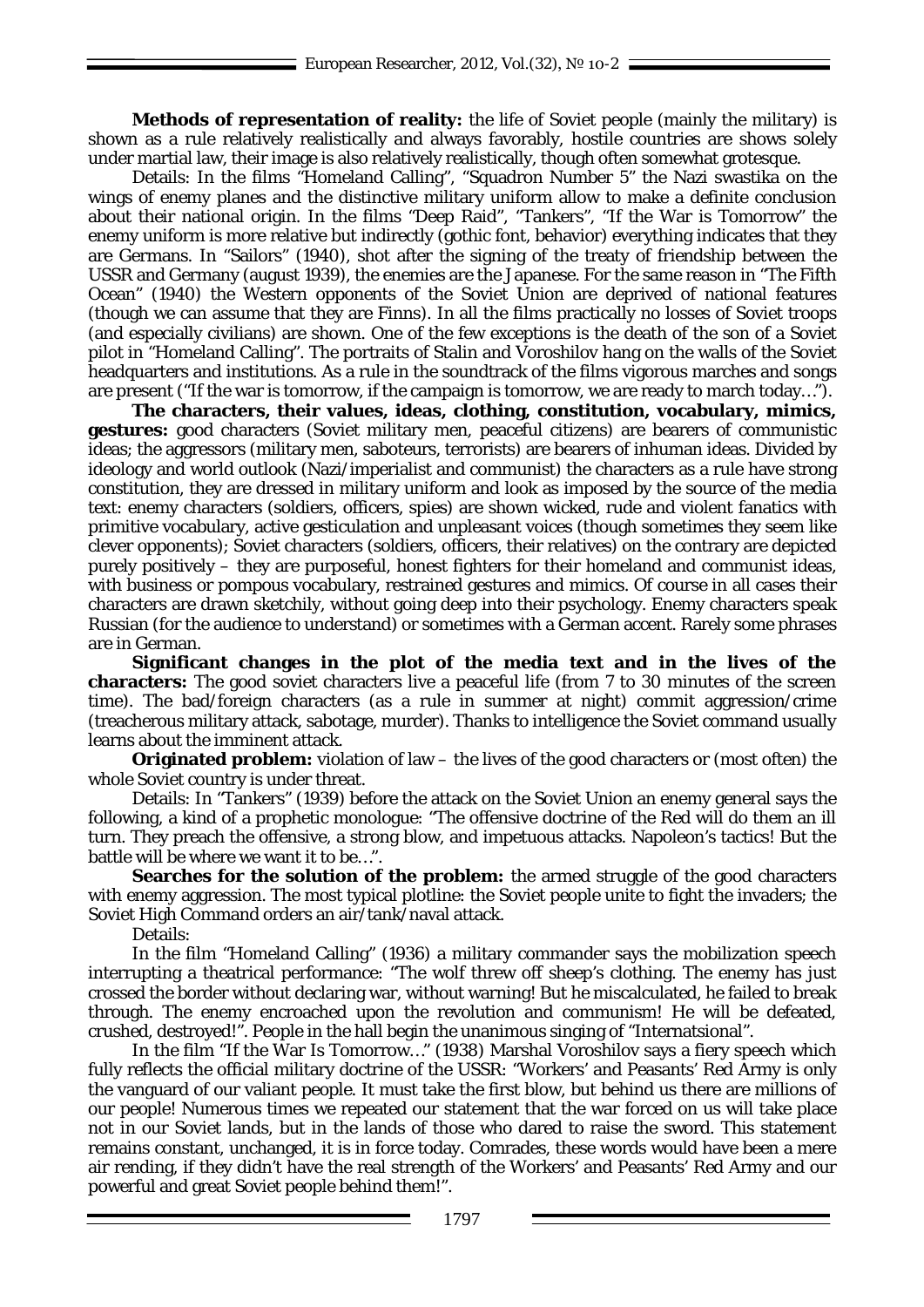Only one plotline fall out of the list, it is A. Room's "Squadron Number 5" (1939), where German anti-fascist underground workers become allies of the Soviet pilots behind enemy lines.

**The solution of the problem:** elimination/capture of the aggressors, the Soviet army's crushing victory.

Details: The final world of a Soviet commander: "If needed Soviet tanks fly!" ("Tankers", 1939). Soviet airplanes which have just defeated the enemy form the letters of the leader's surname in the sky: "Stalin" ("Squadron Number 5", 1939).

The influence of this kind of media stereotypes on the audience was so strong that for a while those stereotypes continued to have effect (at least in the rear) after the real attack in 1941. These are memories of a contemporary about the demonstration of a propagandistic film "If the War Is Tomorrow" in one of the Soviet schools in the rear in November, 1941: "there was a solemn silence, not only the evacuated children but also the adult teachers stared at the screen, their faces enlightened. It was the real war promised by Stalin, victorious and proud, not the inexplicable nightmare that rang in horrible reports "from the Soviet Information Bureau" with a long list of abandoned cities" (German, 1989, pp.481-482).

**Conclusions.** As a result of the integrated historical and media education class by the examples of the Soviet military-utopian films of the 2nd half of the 1930-es students can realize the correctness of the opinion of the historian O. Grigorieva: "during the period of 1933-1939 Soviet propaganda shaped the image of Nazi Germany as an enemy whose actions are directed on the one hand against the Germans and German culture, and on the other hand (by means of the aggressive anti-soviet ideological and foreign policy doctrine) - against the USSR. At the same time within the framework of the ideology of internationalism the people of Germany were shown victims of the Nazi authorities (such motive can be distinctly seen in A.Room's "Squadron Number 5" – A.F.) and separated from the fascist leaders of the country" (Grigorieva, 2008, p.15). A short-term deviation from this kind of ideological concept observed during the period of "friendship" between the USSR and Germany (August, 1939 – June, 21, 1941) didn't change the existing attitude of Soviet audience to its new frontier neighbor. Although all the "defense" films mentioned in our article which somehow hinted at Germany as the enemy had been withdrawn from distribution (autumn 1939 - June 1941), the external propagandistic "mobilization readiness" was preserved to a great extent.

The main media educational result of the class is not only the audience's understanding of historical, political, social and cultural context and mechanisms of the formation of stereotyped propagandistic ideas of the Soviet military-utopian films of the 2nd half of the 1930-es about future events, but also the development of the audience's perception of media, the skills for analysis and interpretation, the development of critical thinking.

**Questions for hermeneutical analysis of stereotypes of the Soviet militaryutopian films of the 2nd half of the 1930-es at the media studies in students' audience**  (Berger, 2005; Fedorov, 2004, pp.43-51; Fedorov, 2005; Fedorov, 2006, с.175-228; Buckingham, 2003, p.54-60, Silverblatt, 2001, p.107-108 etc.):

*Media agencies:* 

Who created media texts? Who is responsible for the creation of media texts? What is the purpose of the creation of media texts? Does the creation of media texts have a hidden function?

What path does a media text follow from the author's intention to the audience?

What is the main purpose of this media text? To what extent is this purpose achieved? What reaction do the creators expect from the audience? Does this media text answers the questions raised or the questions remain unanswered?

Who controls the production and distribution of media texts?

Can you name the stereotypical functions of media agencies (in this case - film studios) of the Stalinist era (the 2nd half of the 1930-es)?

*Media/media text categories:*

Are there any other ways of classifying media texts except genre classification? If yes what are they? (for example thematic, stylistic).

What is the difference between fictional and documentary films?

How do conventions and codes work in media texts of the Soviet military-utopian films of the 2nd half of the 1930-es?

Is there a predictable genre formula? How does the understanding of this formula help your perception of a particular media text?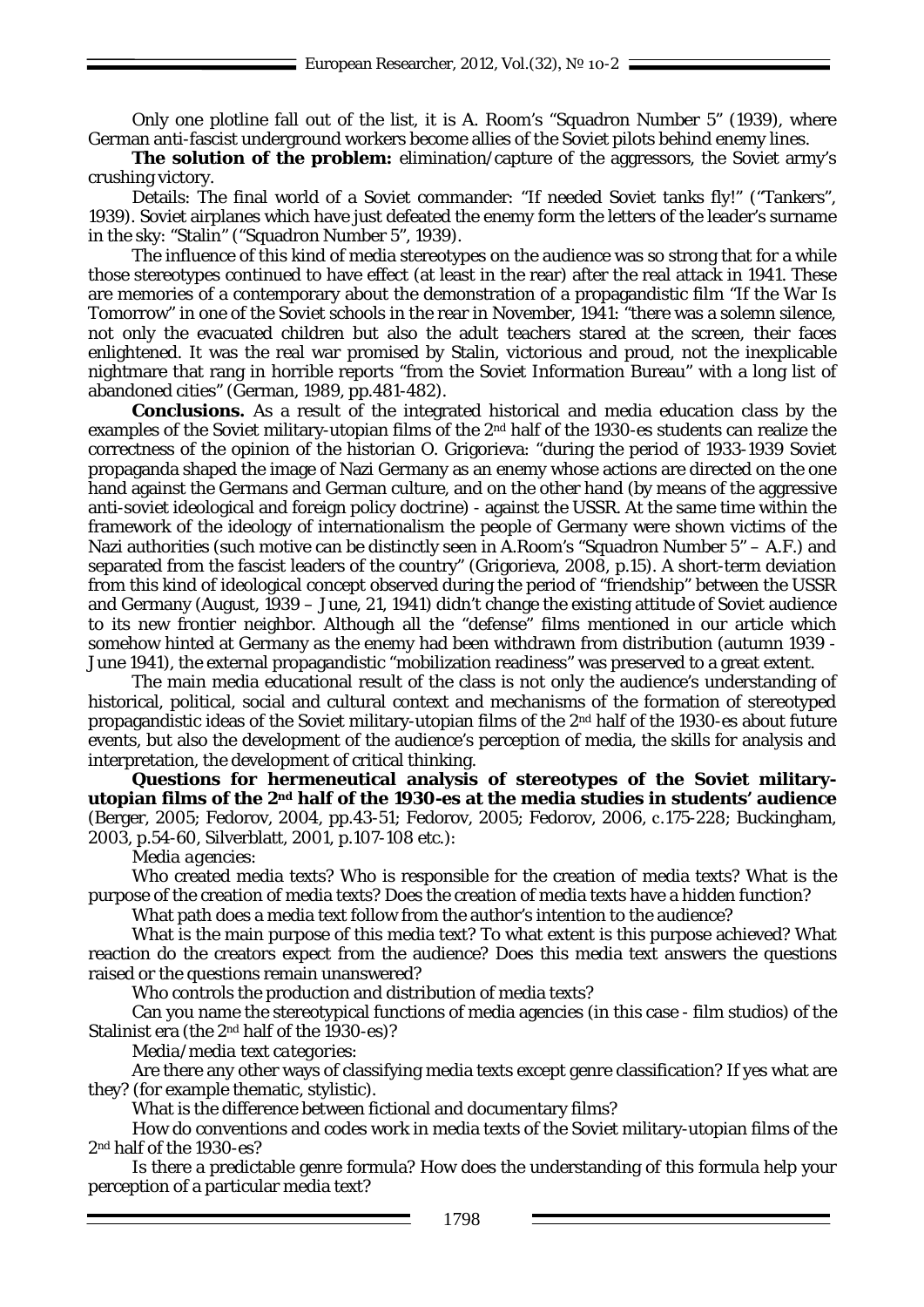What is the function of genre formula of the media text?

How do genres of media texts affect cultural attitudes and values, cultural mythology, world outlook of men?

Is it possible to trace the evolution of a specific media genre, theme?

What do those genre/thematic changes tell about the transformations in culture of society?

What stereotypical plots and plot conventions are characteristic of specific genres/themes?

What does the beginning tell us about the media text? Does the beginning predict the following events and themes of the media text? What is the impact of this beginning on the media text?

Can you formulate the stereotypes of the beginnings for stereotypical genres/themes of the Soviet military-utopian films of the 2nd half of the 1930-es?

*Media technologies:* 

How do technologies influence the creation of media texts?

How can stereotypical character of technological solutions manifest itself in these media texts?

*Media languages:*

Why did the authors of the given media text constructed this or that episode exactly this way? Why are certain things (including the characters' clothes, etc.) represented exactly this way? What do these things tell us about the characters, their lifestyles, their relations? How important for the development of the action are the dialogues, the language of the characters?

From whose point of view (who is the narrator) is a particular episode shown? Are there moments in the media text when the proposed point of view helps to create a sense of danger or unexpectedness?

What is the role of light, color, sound, music in the media text?

Is it possible to find visual stereotypes in a media text? If so, in what are they manifested in the Soviet military-utopian films of the 2nd half of the 1930-es?

Is it possible to find visual stereotypes in a media text? If so, in what are they manifested in the Soviet military-utopian films of the 2nd half of the 1930-es?

Can you name the stereotypes of visual codes in the Soviet military-utopian films of the 2nd half of the 1930-es?

*Media representations:*

Is there a specific world view in media texts? Is there any moral or political values?

How can the media aggravate social and political problems or vice versa, contribute to their solution?

How do media represent certain social groups? Are these representations accurate? What political, cultural and social stereotypes are reflected in the Soviet military-utopian films of the 2nd half of the 1930-es?

Was this media text meant to be realistic? Why do some media texts seem more realistic than others? How do media prove that they inform of the truth about the world? How do media texts try to seem real?

What did the authors include/exclude from the context of this media text? Why?

In what way family, class, sex, race, life in other countries etc. are represented?

What are the key episodes of this media text? Why do you think so?

What do you think was selected to produce exactly this frame? What is the correlation between different objects seen in the frame?

Do you think it is possible to add some episodes in the media text? If so which ones? In what part of the media text they could be added?

How do changes in representation of the character and situation help the development of action in the media text?

In what scenes and how exactly are the conflicts revealed in the media text?

Who does the author of the media text sympathize with? How does he let the audience understand it? Why did you make this conclusion?

Are there any scenes of violence in this media text? If so, what is the difference between the representations of violence in other media texts you know?

Are there events in the media texts which mirror each other?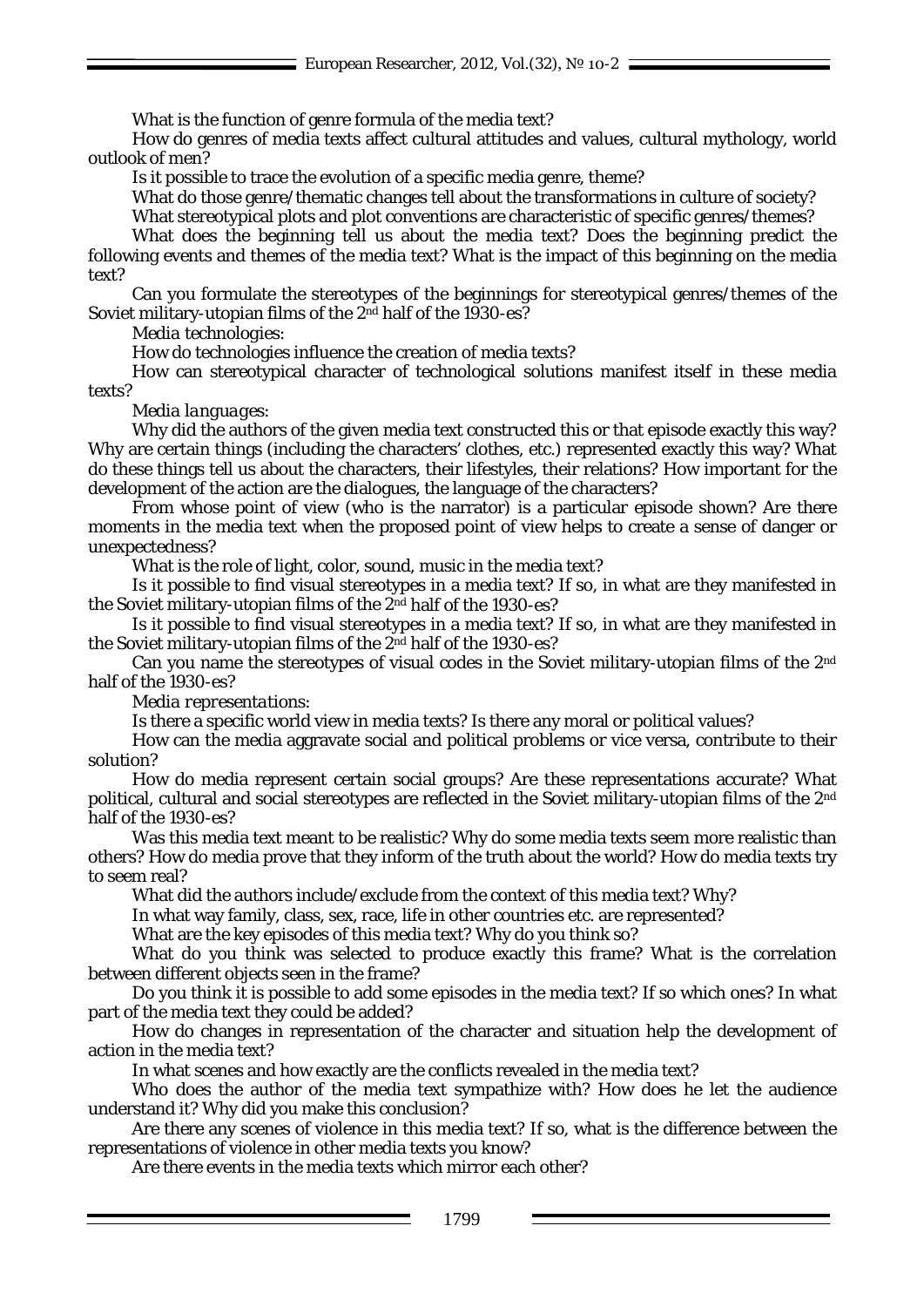Could this plot have ended sooner? What would have changed in our perception of the text? What's the importance of the real ending of the media text?

*Media audiences:*

For whom was this media text created, for one or more types of audiences?

How does the choice of the audience influence strategy, style and content of media texts?

How does the strategy, the style, the content of media texts influence the audience's understanding?

What is the target audience in the sphere of media? How do media try to influence it? What assumptions about the audience do the creators of media texts have? With what characters does this or that agency want to identify you? What ideology do these characters express?

Why does the audience take some stereotypical media representations as true and other as false?

What do you think was the reaction of the Soviet mass audience of the 2<sup>nd</sup> half of the 1930-es to the above mentioned military-utopian films?

Is it possible to give different interpretations of stereotypical media texts and their characters? Or their stereotyped character initially assumes identical interpretations of media texts?

Do stereotyped media representations influence your point of view about the particular social groups or problems?

Which social groups are most strongly affected by media stereotypes? Why?

Is it possible to get rid of the influence of media stereotypes on society? Justify your point of view.

What kind of pleasure does the audience get from media texts? What values, experiences or perspectives does the audience get? Do these values, experiences or perspectives influence the audience's understanding/interpretation of media texts?

What is the role of gender, social class, age and ethnic origin in the media perception of the audience?

How do we understand media texts? How can media information influence our decisions? How does your life experience affect the interpretation of media texts? How (for what reasons), in your opinion, does the audience usually choose/but media texts? What helps you in choosing a media text you want to read/watch/listen?

What are the reasons for the success of the most famous recent media texts with the audience (genre, theme, жанр, тема, the system of emotional extremes, the reliance on mythology, happy ending, etc.)?

How is the audience's interest maintained in the media text? Is it possible to trace how our attention grows from episode to episode?

On what factors (political, social, moral, philosophical, artistic, etc.) should the media texts be evaluated?

What is the typology of the media audience? By what typical indicators of media preferences the audience can be differentiated?

What abilities and skills does a man need to analyze media texts competently?

### **References:**

1. Berger A.A. *To see is to believe. Introduction to visual communication.* Moscow: Viljams, 2005. 288 p.

2. Bowker, J. (Ed.) (1991). *Secondary Media Education: A Curriculum Statement*. London: BFI.

3. Buckingham, D. (2002). Media Education: A Global Strategy for Development. Policy Paper for UNESCO. In: Buckingham, D., Frau-Meigs, D., Tornero, J.M. & Artigas, L. (Eds.).*Youth Media Education.* Paris: UNESCO Communication Development Division. CD-ROM.

4. Buckingham, D. (2003). *Media Education: Literacy, Learning and Contemporary Culture.* Cambridge, UK: Polity Press, 219 p.

5. Fedorov A.V. Media education: creative assignments for students and schoolchildren // *Innovations in education.* 2006. N 4. pp.175-228.

6. Fedorov A.V. The specificity of media education of students of pedagogical institutes of higher education // *Pedagogics.* 2004. № 4. pp.43-51.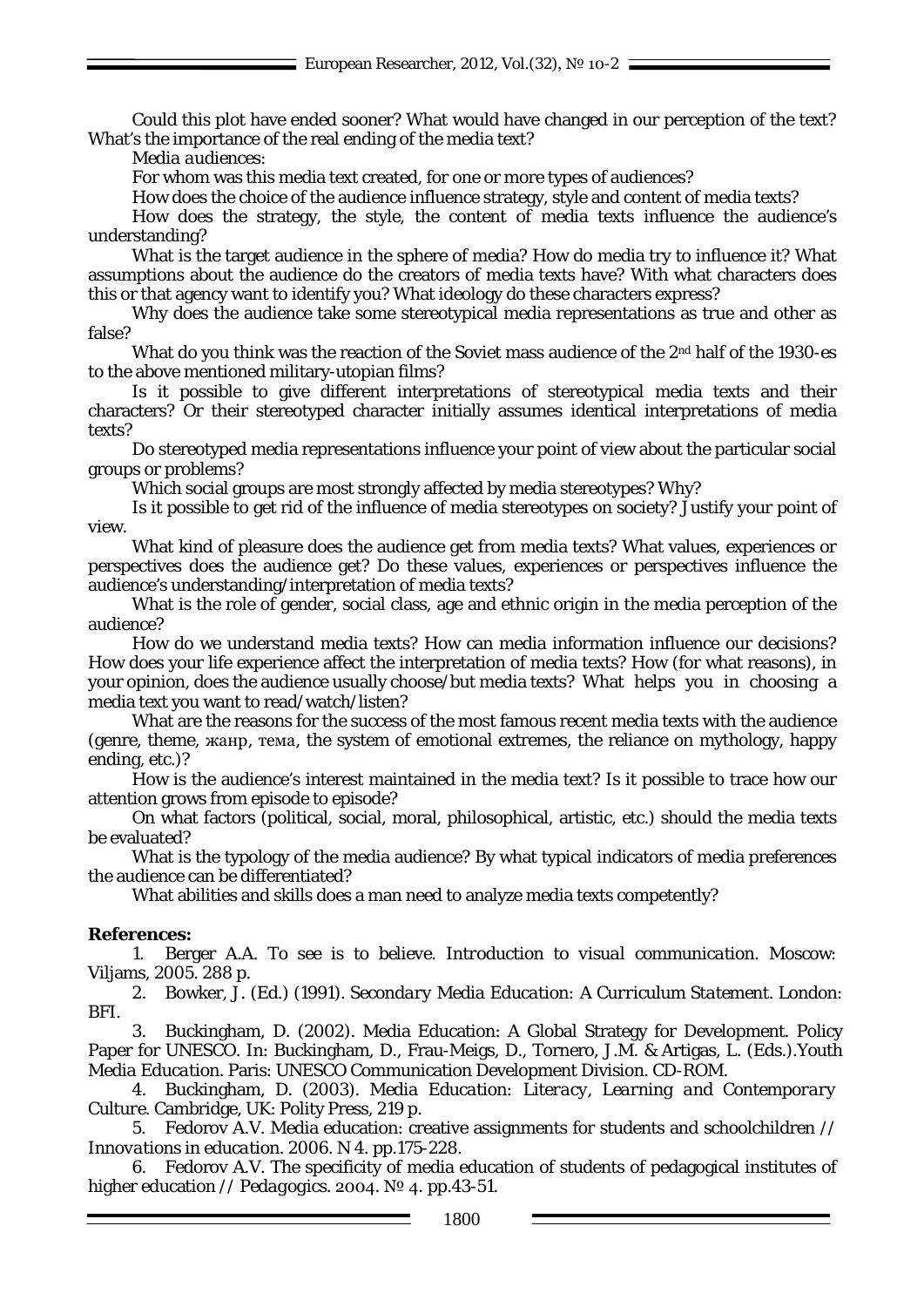7. Fedorov, A. (2003). Media Education and Media Literacy: Experts' Opinions. In: *MENTOR. A Media Education Curriculum for Teachers in the Mediterranean.* Paris: UNESCO.

8. German M. Political salon of the 30-es. Roots and shoots // *Harsh drama of the people.* Moscow, 1989. pp. 481-482.

9. Golubev A.V. "Russia can rely only on itself": the idea of the future war in the Soviet society of the 1930-es  $\frac{\pi}{2008}$ . N° 5. pp. 108-127.

10. Grigorieva O.I. *Formation of the image of Germany by the Soviet propaganda in 1933- 1941.* Abstract, dis. … candidate of hist. sciences. Moscow, 2008. 28 p.

11. Hart, A. (1997). Textual Pleasures and Moral Dillemmas: Teaching Media Literacy in England. In: Kubey, R. (Ed.) *Media Literacy in the Information Age.* New Brunswick (U.S.A.) and London (UK): Transaction Publishers, pp.199-211.

12. Kuznetsova M. If the war is tomorrow… Defensive films of the 1930-es // *Historian and artist.* 2005. № 2. pp.17-26.

13. Margolit E.Y. Like in a mirror. Germany is the Soviet cinema between 1920-30-es. // *Cinematological notes.* 2002. № 59. <http://www.kinozapiski.ru/article/253/>

14. Masterman, L. (1997). A Rational for Media Education. In: Kubey, R. (Ed*.) Media Literacy in the Information Age*. New Brunswick (U.S.A.) and London (UK): Transaction Publishers, pp.15-68.

15. Morov A. "Tankers // *Pravda.* 1939. Feb, 14.

16. Nevezhin V.A. *Soviet propaganda and ideological preparation for the war (second half of the 1930-es – the beginning of 1940-es.).* Dis. … doctor of hist. sciences. Moscow, 1999.

17. Potter, W.J. (2001). *Media Literacy.* Thousand Oaks – London: Sage Publication, 423 p.

18. Silverblatt, A. (2001). *Media Literacy.* Westport, Connecticut – London: Praeger, 449 p.

19. Tokarev V.A. Soviet military utopia of the eve of the World War II // *Europe.* 2006. № 1. pp.97-161.

20. Usov Y.N. *Film education as means of aesthetical upbringing and artistic development of schoolchildrem:* Dis. ... doctor of ped. sciences. - Moscow, 1989. 362 p.

21. Worsnop, C. (1994). *Screening Images: Ideas for Media Education.* Mississauga: Wright Communication, 179 p.

### **Filmography:**

**Motherland is calling. USSR, 1936.** Mosfilm. Premiered: April 29, 1936.

Directed by Alexander Macheret (second director – K.Krumin). Script writers: Valentin Kataev, Alexander Macheret. Cameraman: Nikolai Renko. Composers: Valerian Bogdanov-Berezovsky, Gavriil Popov. Artists: Pyotr Beitner, Vasily Rakhals. Cast: [Mikhail Kedrov,](http://www.kino-teatr.ru/kino/acter/m/sov/25311/bio/) Elena Melnikova, Alexandra Popova, Alesha Goryunov, O. Shakhet, Pyotr Berezov and others.

**Border under lock. USSR, 1937.** Soyuzdetfilm. Premiered: February 23, 1938.

Directed by Vasili Zhuravlev (second director – K.Kogtev). Script writers: Mikhail Dolgopolov, Ilya Bachelis. Cameraman: Nikolai Prozorovsky. Composer: Nikita Bogoslovsky. Artits: Yakov Feldman. Cast: Konstantin Nassonov, Semyon Svashenko, Galina Mogilevskaya, Konstantin Gradopolov, Viktor Arkasov, Fedor Seleznyov, Mikhail Viktorov, Viktor Shepel, Lev Prozorovsky, Pavel Massalsky and others.

**Deep raid. USSR, 1938.** Mostekhfilm. Premiered: February, 23, 1938

Directed by Pyotr Malakhov. Script writer: Nikolai Shpanov. Cameraman: Alexander Pulin. Composers: Nikolai Budashkin, Vladimir Yurovsky. Artist: Alexei Utkin. Cast: Georgy Lyubimov, Elena Stroeva, Nikolai Golovin, Konstantin Bartashevich, Alexander Cheban, Nikolai Gladkov, Georgy Muzalevsky, Sergei Komarov, N. Belyaev, Sergei Tsenin, Nikolai Kutuzov, Andrei Fait and others.

**If the war is tomorrow. USSR, 1938.** Mosfilm. Premiered: February, 23, 1938.

Directed by Yefim Dzigan (second directors: Lazar Antsi-Polovsky, Georgy Berezko, N.Karamzinsky). Script writers: Georgy Berezko, Yefim Dzigan, Mikhail Svetlov. Cameraman: Y.Yefimov. Composers: Daniil and Dmitry Pokrass. Artist: Mikhail Tiunov. Cast: Vsevolod Sanaev and others.

**On the border. USSR, 1938.** Lenfilm. Premiered: December 2, 1938.

Director, script writer: Alexander Ivanov. Cameraman: Vladimir Rapoport. Composer: Venedikt Pushkov. Artist: Pavel Zaltsman. Cast: Elena Tyapkina, Zoya Fedorova, Nikolai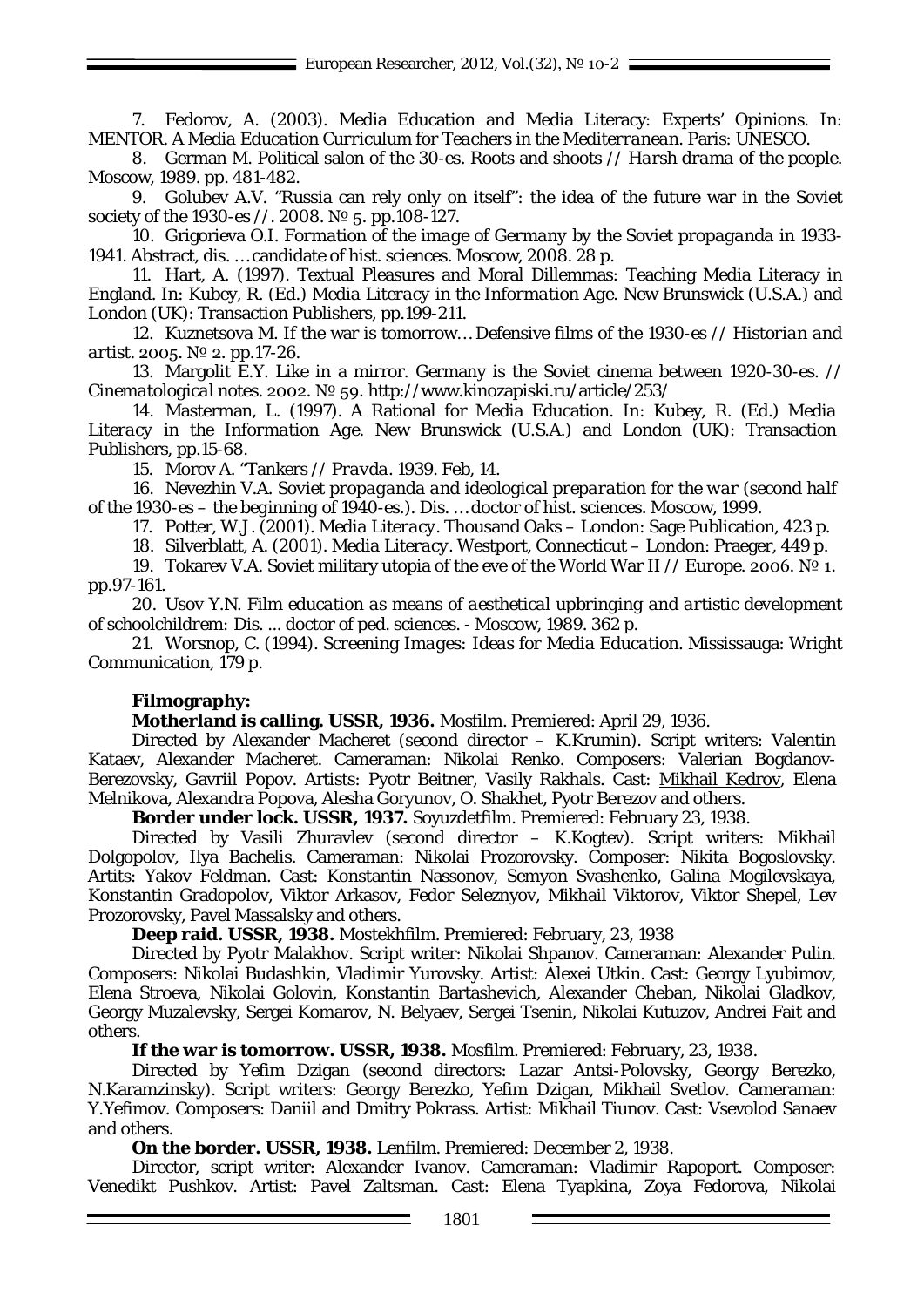Kryuchkov, Stepan Krylov, Nikolai Vinogradov, Erast Garin, Yuri Lavrov, Nikolai Michurin and others.

**Naval post. USSR, 1938.** Odesskaya film studio. Premiere: February19, 1939.

Directed by Vladimir Gonchukov. Script writer Lev Linkov. Cameraman: G. Shabanov. Composer: Nikolai Kryukov. Artist: Nikolai Valerianov. Cast: Ivan Novoseltsev, S. Yumasheva, Nikolai Ivakin, I. Rozhnyatovsky, Alexander Lutsenko, Vasily Lyudvinsky, [Vladimir](http://www.kino-teatr.ru/kino/acter/m/sov/6133/bio/) Uralsky, [Maria](http://www.kino-teatr.ru/kino/acter/w/sov/5094/bio/)  [Yarotskaya,](http://www.kino-teatr.ru/kino/acter/w/sov/5094/bio/) Ivan Yudin and others.

**Tankers. USSR, 1939.** Lenfilm. Premiered: February 21, 1939.

Directed by: Zinovi Drapkin, Robert Mayman. Script writers: Zinovi Drapkin, Robert Mayman, Georgy Seliverstov. Cameramen: Alexander Sigaev, Moisey Magid. Daniil and Dmitry Pokrass. Artists: Dmitry Rudoi, Pyotr Yakimov. Cast: G.Gorbunov, Mikhail Volsky, Alexander Kulakov, Vladimir Chobur, Ivan Kuznetsov, Vasily Merkuriev, Dmitry Dudnikov and others.

**Squadron number 5. USSR, 1939.** Kievskaya film studio. Premiered: June 7, 1939.

Directed by: Abram Room. Script writer: Josef Prut. Cameraman: Nikolai Topchii. Composer: Konstantin Dankevich. Artists: Alexei Bobrovnikov, Mikhail Solokha. Cast: Yuri Shumsky, N.Garin, Boris Bezgin, Sofia Altovskaya, Andrei Apsolon, Viktor Gromov, Sergei Tsenin, Nikolai Bratersky, Yakov Zaslavsky, L.Novikov and others.

**The fourth periscope. USSR, 1939.** Lenfilm. Premiered: December 25, 1939.

Directed by Viktor Eisymont. Script writers: Georgy Venetsianov, G.Blaustein. Cameramen: Vladimir Rapoport. Composers: Boris Goltz, Venedikt Pushkov. Artists: Abram Veksler, Ivan Znoynov. Cast: Boris [Blinov, Vladimir](http://www.kino-teatr.ru/kino/acter/m/sov/459/bio/) Chesnokov, Maria Domasheva, Konstantin Nassonov, Valentin Arkhipenko, Vladimir Lukin, Sergei Morshchikhin, Pavel Volkov, Lev Shostak, Georgy Kranert, Alexander Nezhdanov, Vladimir Chobur, Ivan Dmitriev, Nikolai Kryukov and others.

**Sailors. USSR, 1939.** Odesskaya film studio. Premiered: February 21, 1940.

Directed by Vladimir Braun. Script writer Johan Zeltser. Cameramen: Mikhail Kaplan, Grigory Aizenberg. Composer: Yuri Milyutin. Artist Mikhail Yuferov. Cast: Vladimir Osvetsimsky, Antonina Maksimova, Sergei Stolyarov, S. Timokhim, Alena Yegorova, Mikola Makarenko, Arkadi Arkadiev and other.

**The fifth ocean. USSR, 1940.** Kievskaya film studio. Premiere: November 15, 1940.

Directed by Isidor Annensky. Script writers: Aleksei Speshnev, Alexander Filimonov. Cameraman Vladimir Okulitch. Composer: Sergei Pototsky. Artists: Solomon Zaritsky, Valentina Khmeleva. Cast: Andrei Abrikosov, Evgenia Gorkusha, Petr Aleinikov, Anton Dunaisky, Vasily Zaichikov, Anastasia Zueva, Aleksei Maksimov, Ivan Novoseltsev, Alexandra Popova and others.

### **Aknowledgment**

This article was written with the support of the special Federal program "Scientific and pedagogical manpower of innovation Russia" (2009-2013) within the bounds of activity "The conduction of scientific research by the teams of Scientific-Education Centers in the fields of psychology and education", project "The analysis of the effectiveness of the Russian Media Education Centers in comparison with the leading foreign centers". Head of the project is Prof. Dr. Alexander Fedorov.

УДК 372

### **Анализ советских военно-утопических фильмов второй половины 1930-х годов на занятиях в студенческой аудитории**

Александр Федоров

Таганрогский государственный педагогический институт им. А.П.Чехова, Россия Ул. Инициативная, 48, Таганрог, Ростовская область, 347936 Доктор педагогических наук, профессор E-mail: 1954alex@mail.ru